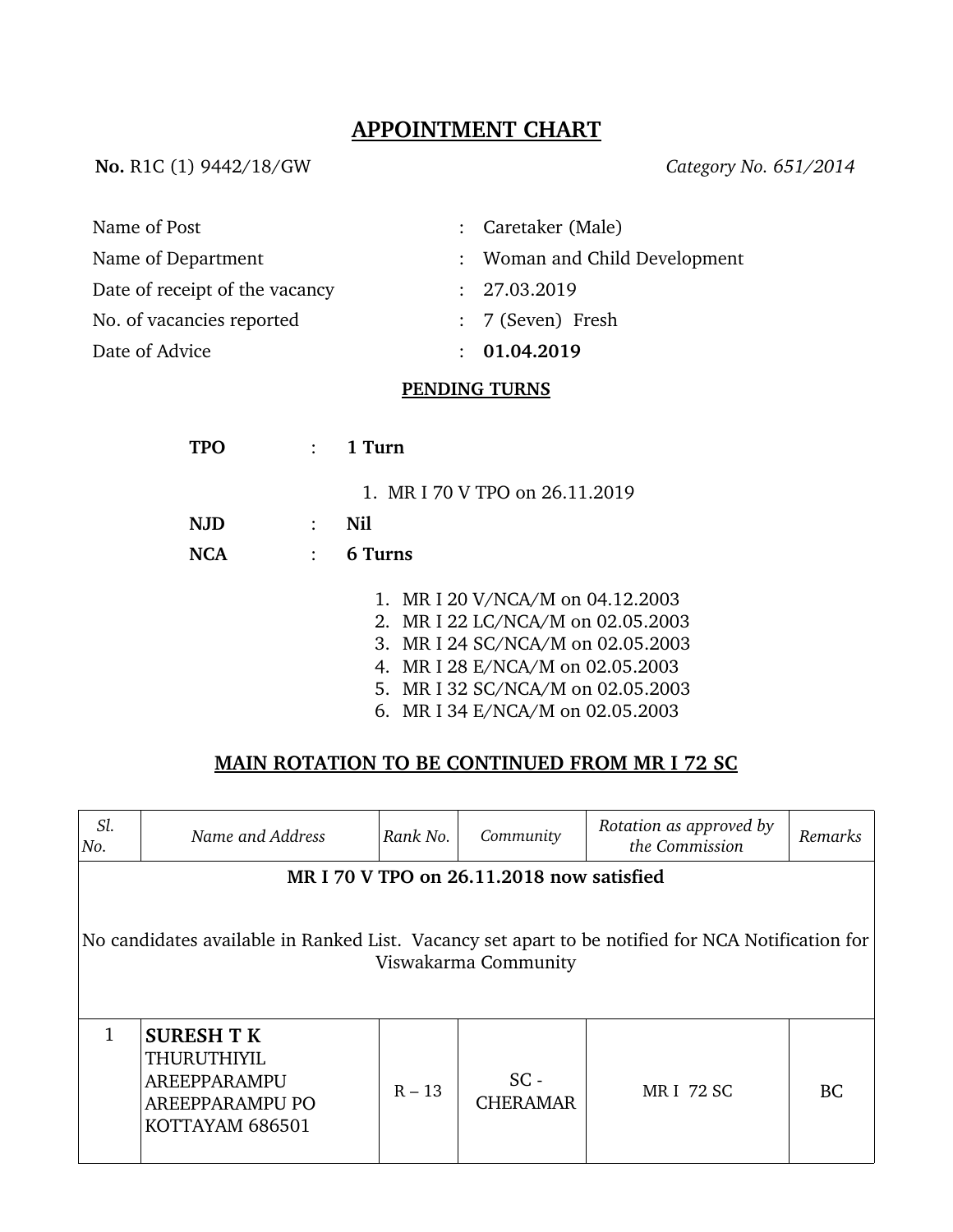| Sl.<br>No.                     | Name and Address                                                                                                     | Rank No. | Community                  | Rotation as approved by<br>the Commission | Remarks   |  |
|--------------------------------|----------------------------------------------------------------------------------------------------------------------|----------|----------------------------|-------------------------------------------|-----------|--|
| $\overline{2}$                 | <b>ABDUL RAFEEQ C M</b><br><b>CHOLAKKAL HOUSE</b><br><b>EMILY</b><br><b>KALPETTA POST</b><br><b>WAYNAD 673121</b>    | $R - 3$  | ISLAM-<br><b>MAPPILA</b>   | <b>MRI 73 OC</b>                          | <b>OC</b> |  |
| 3                              | <b>SAJEEV V M</b><br>VELLAKOLIL METHAL<br><b>HOUSE</b><br><b>CHUNGAPPALI</b><br>VAZHAYOOR POST-<br>MALAPPURAM 673633 | $R - 20$ | $HINDU -$<br><b>THIYYA</b> | <b>MRI 74 E</b>                           | <b>BC</b> |  |
| $\overline{4}$                 | <b>SHAJIMON S</b><br>PENIEL HOUSE<br><b>KALLAYAM</b><br>KALLAYAM PO<br>THIRUVANANTHAPURAM                            | $R - 4$  | $\left( \cdot \right)$     | <b>MRI 75 OC</b>                          | <b>OC</b> |  |
| MR I 76 M TPO to keep 50% rule |                                                                                                                      |          |                            |                                           |           |  |
| 5                              | <b>ABDUL RASHEED M</b><br><b>MUSALIYAR HOUSE</b><br>VELLAMUNDA, PULINHAL<br>VELLAMUNDA PO,<br><b>WAYANAD 670731</b>  | $R - 5$  | ISLAM-<br><b>MAPPILA</b>   | <b>MRI 77 OC</b>                          | <b>OC</b> |  |
| MR I 78 E TPO to keep 50% rule |                                                                                                                      |          |                            |                                           |           |  |
| 6                              | <b>LINU D MATHEW</b><br>NALU VEEDAN VILA VEEDU<br><b>KUREEPPALLY</b><br>NEDUMPANA PO<br><b>KOLLAM 691576</b>         | $R - 6$  | $\left( \cdot \right)$     | <b>MRI 79 OC</b>                          | <b>OC</b> |  |

*None interchanged for keeping seniority in the Ranked List.*